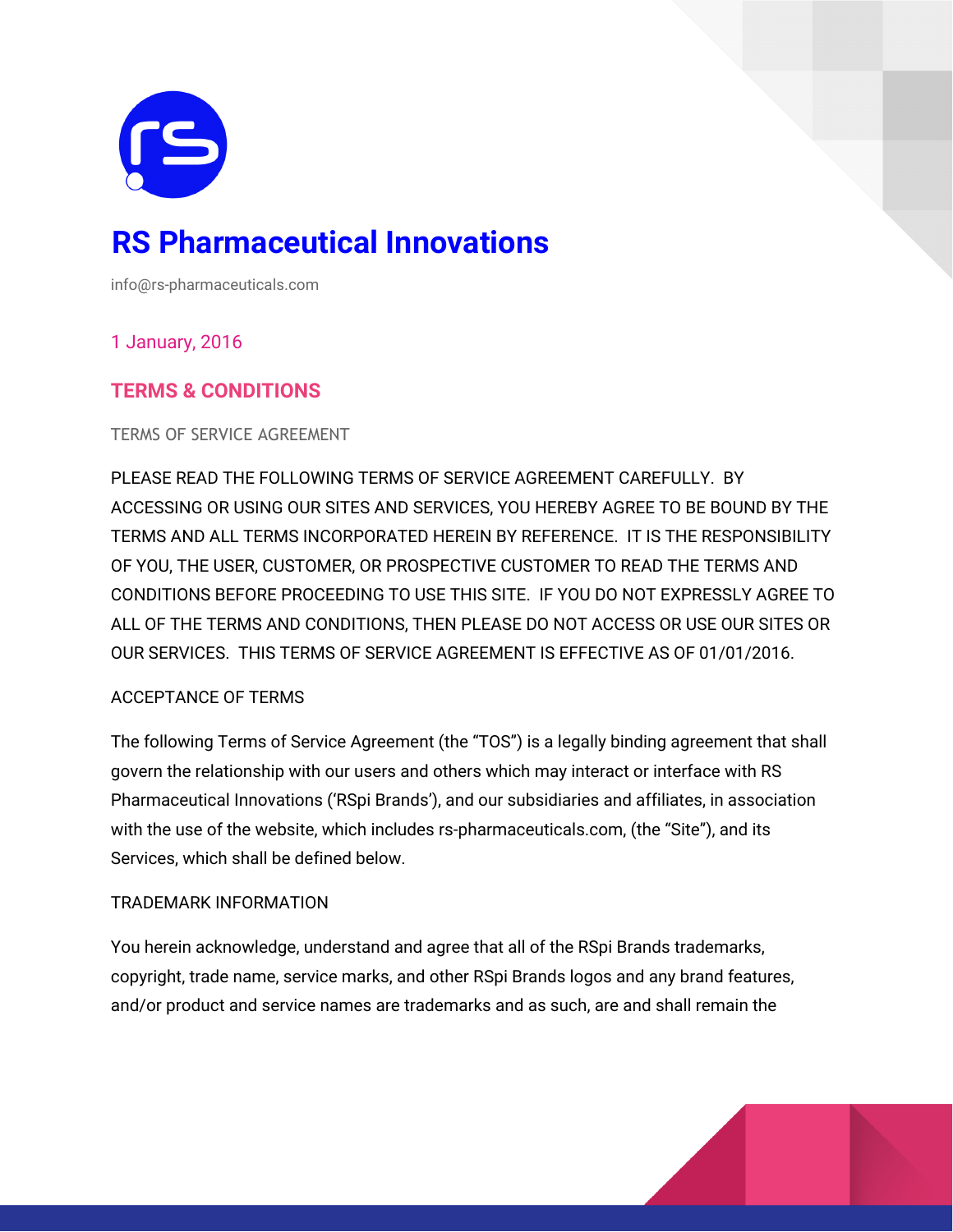property of RSpi Brands. You herein agree not to display and/or use in any manner the RSpi Brands logo or marks without obtaining RSpi Brands written consent.

## COPYRIGHT OR INTELLECTUAL PROPERTY INFRINGEMENT CLAIMS NOTICE & PROCEDURES

RSpi Brands will always respect the intellectual property of others, and we ask that all of our users do the same. With regards to appropriate circumstances and at its sole discretion, RSpi Brands may disable and/or terminate the accounts of any user who violates our TOS and/or infringes the rights of others. If you feel that your work has been duplicated in such a way that would constitute copyright infringement, or you believe your intellectual property rights have been otherwise violated, you should provide to us the following information:

a) The electronic of the physical signature of the individual that is authorized on behalf of the owner of the copyright or other intellectual property interest;

b) A description of the copyrighted work or other intellectual property that you believe has been infringed upon;

c) A description of the location of the site which you allege has been infringing upon your work;

d) Your physical address, telephone number, and email address;

e) A statement, in which you state that the alleged and disputed use of your work is not authorized by the copyright owner, its agents or the law;

f) And finally, a statement, made under penalty of perjury, that the aforementioned information in your notice is truthful and accurate, and that you are the copyright or intellectual property owner, representative or agent authorized to act on the copyright or intellectual property owner's behalf.

DESCRIPTION OF WEBSITE SERVICES OFFERED.

The Site is an e-commerce website which has the following description:

RSpi Brands is a worldwide, multi-faceted enterprise that specializes in custom-designed support and nutraceutical formulation, operating with individuals and organizations to help them truly achieve their focused interests.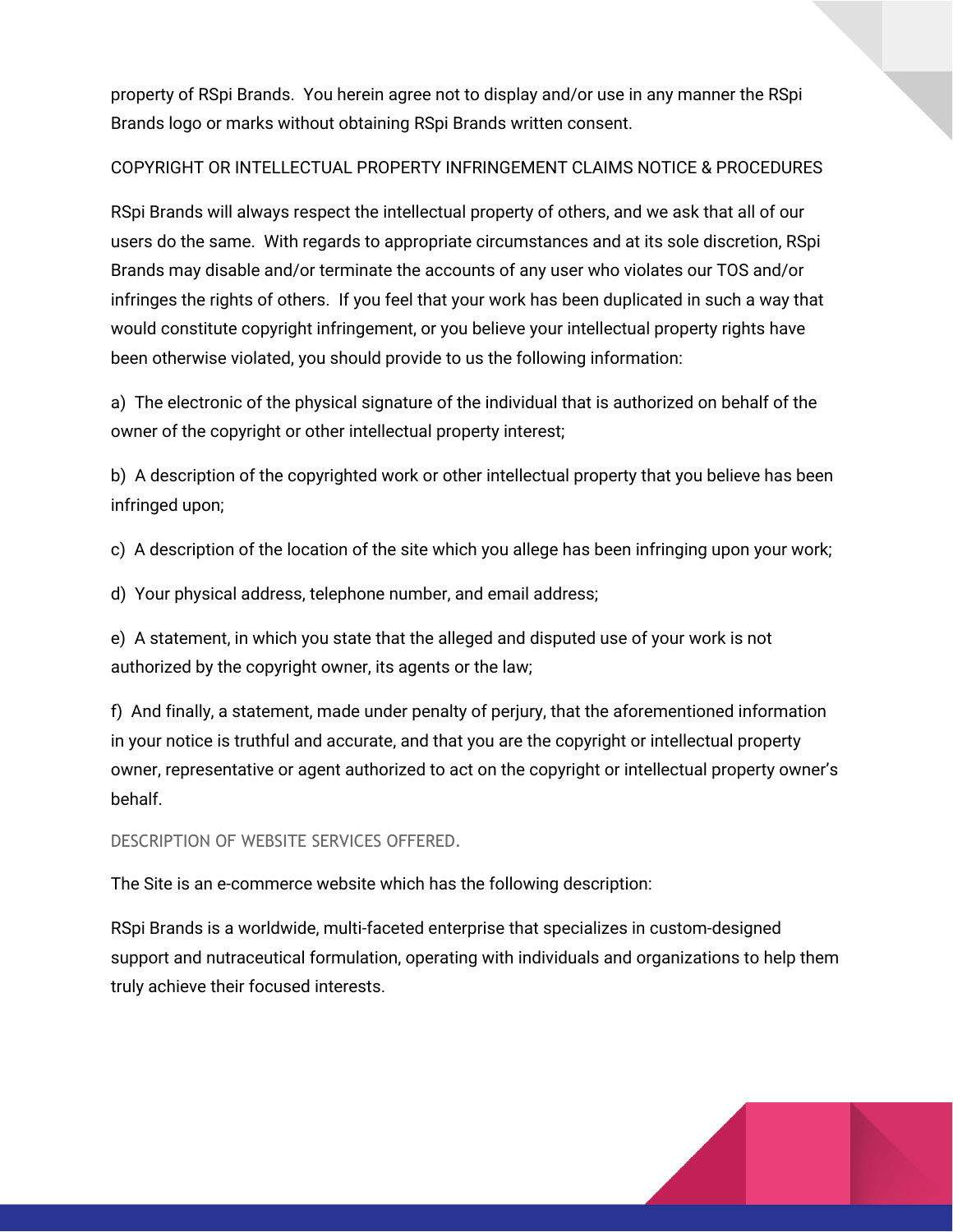Any and all visitors to RSpi Brands site will be deemed as "users" of the herein contained Services provided for the purpose of this TOS.

The user acknowledges and agrees that the Services provided and made available through our website and applications, which may include some mobile applications and that those applications may be made available on various social media networking sites and numerous other platforms and downloadable programs, are the sole property of RSpi Brands. At its discretion, RSpi Brands may offer additional website Services and/or products, or update, modify or revise any current content and Services, and this Agreement shall apply to any and all additional Services and/or products and any and all updated, modified or revised Services unless otherwise stipulated. RSpi Brands does hereby reserve the right to cancel and cease offering any of the aforementioned Services and/or products. You, as the end user acknowledge, accept, and agree that RSpi Brands shall not be held liable for any such updates, modifications, revisions, suspensions or discontinuance of any of our Services and/or products. Your continued use of the Services provided, after such posting of any updates, changes, and/or modifications shall constitute your acceptance of such updates, changes and/or modifications, and as such, frequent review of this Agreement and any and all applicable terms and policies currently in effect. Should you not agree to the updated, revised and/or modified terms, you must stop using the provided Services forthwith.

Furthermore, the user understands, acknowledges and agrees that the Services shall be provided "AS IS" and as such RSpi Brands shall not assume any responsibility or obligation for the timeliness, missed delivery, deletion and/or failure to store user content communication or personalization settings.

#### CAUTIONS FOR GLOBAL USE AND EXPORT AND IMPORT COMPLIANCE

The user acknowledges and agrees that the Services provided and made available through our website and applications, which may include some mobile applications and that those applications may be made available on various social media networking sites and numerous other platforms and downloadable programs, are the sole property of RSpi Brands. At its discretion, RSpi Brands may offer additional website Services and/or products, or update, modify or revise any current content and Services, and this Agreement shall apply to any and all additional Services and/or products and any and all updated, modified or revised Services unless otherwise stipulated. RSpi Brands does hereby reserve the right to cancel and cease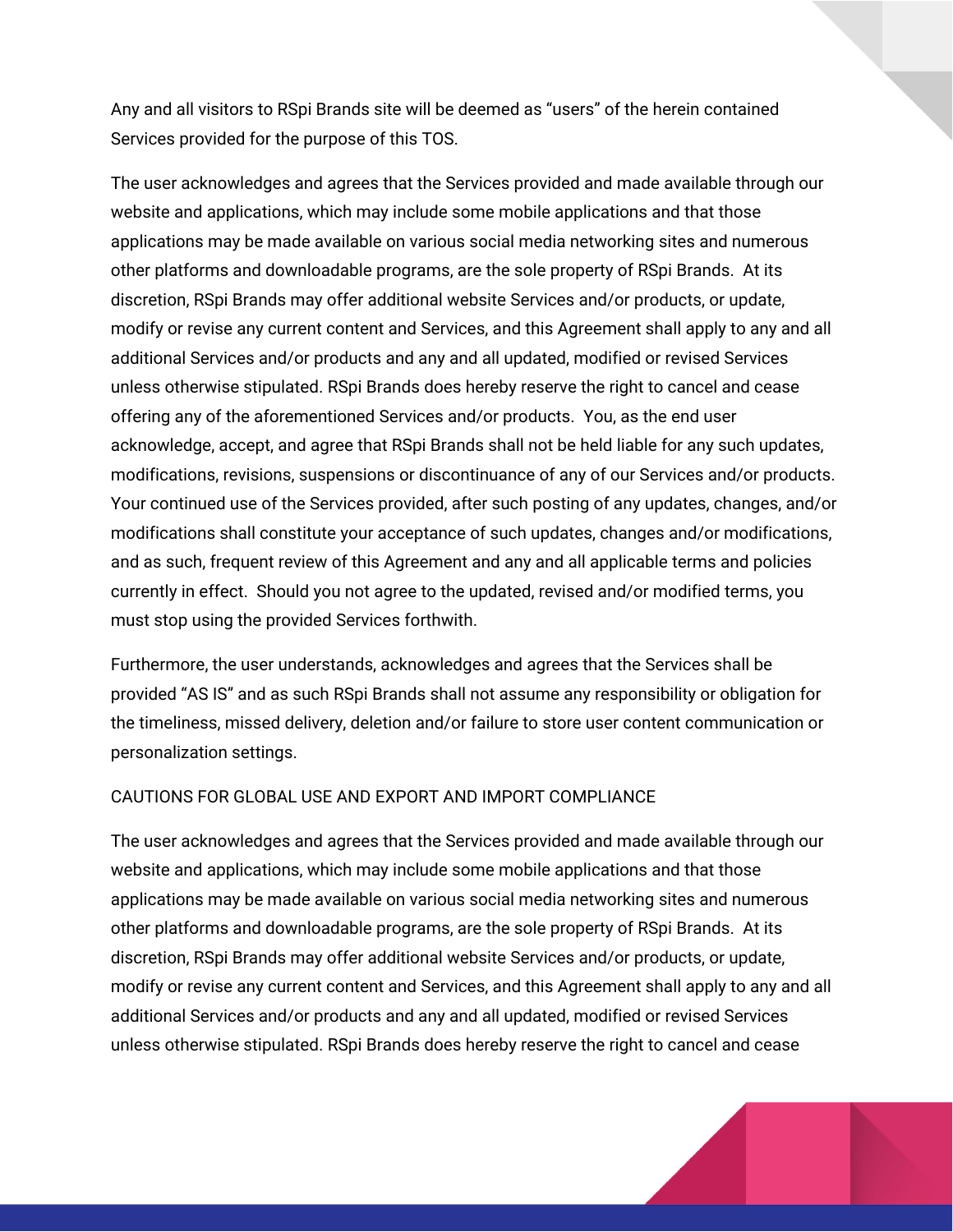offering any of the aforementioned Services and/or products. You, as the end user, acknowledge, accept, and agree that RSpi Brands shall not be held liable for any such updates, modifications, revisions, suspensions or discontinuance of any of our Services and/or products. Your continued use of the Services provided, after such posting of any updates, changes, and/or modifications shall constitute your acceptance of such updates, changes and/or modifications, and as such, frequent review of this Agreement and any and all applicable terms and policies currently in effect. Should you not agree to the updated, revised and/or modified terms, you must stop using the provided Services forthwith.

Furthermore, the user understands, acknowledges and agrees that the Services shall be provided "AS IS" and as such RSpi Brands shall not assume any responsibility or obligation for the timeliness, missed delivery, deletion and/or failure to store user content communication or personalization settings.

Due to the global nature of the internet, through the use of our network you hereby agree to comply with all local rules relating to online conduct and that which is considered acceptable Content. Uploading, posting and/or transferring of software, technology and other technical data may be subject to the export and import laws of the South Africa and possibly other countries. Through the use of our network, you thus agree to comply with all applicable export and import laws, statutes and regulations including, but not limited to, the Export Administration Regulations, as well as the sanctions control program of South Africa. Furthermore, you state and pledge that you:

a) are not on the list of prohibited individuals which may be identified on any government export exclusion report nor a member of any other government which may be part of an export-prohibited country identified in applicable export and import laws and regulations;

b) agree not to transfer any software, technology, or any other technical data through the use of our network Services to any export-prohibited country;

c) agree not to use our website network Services for any military, nuclear, missile, chemical or biological weaponry end uses that would be a violation of the South African export laws; and

d) agree not to post, transfer nor upload any software, technology or any other technical data which would be in violation of South Africa or other applicable export and/or import laws.

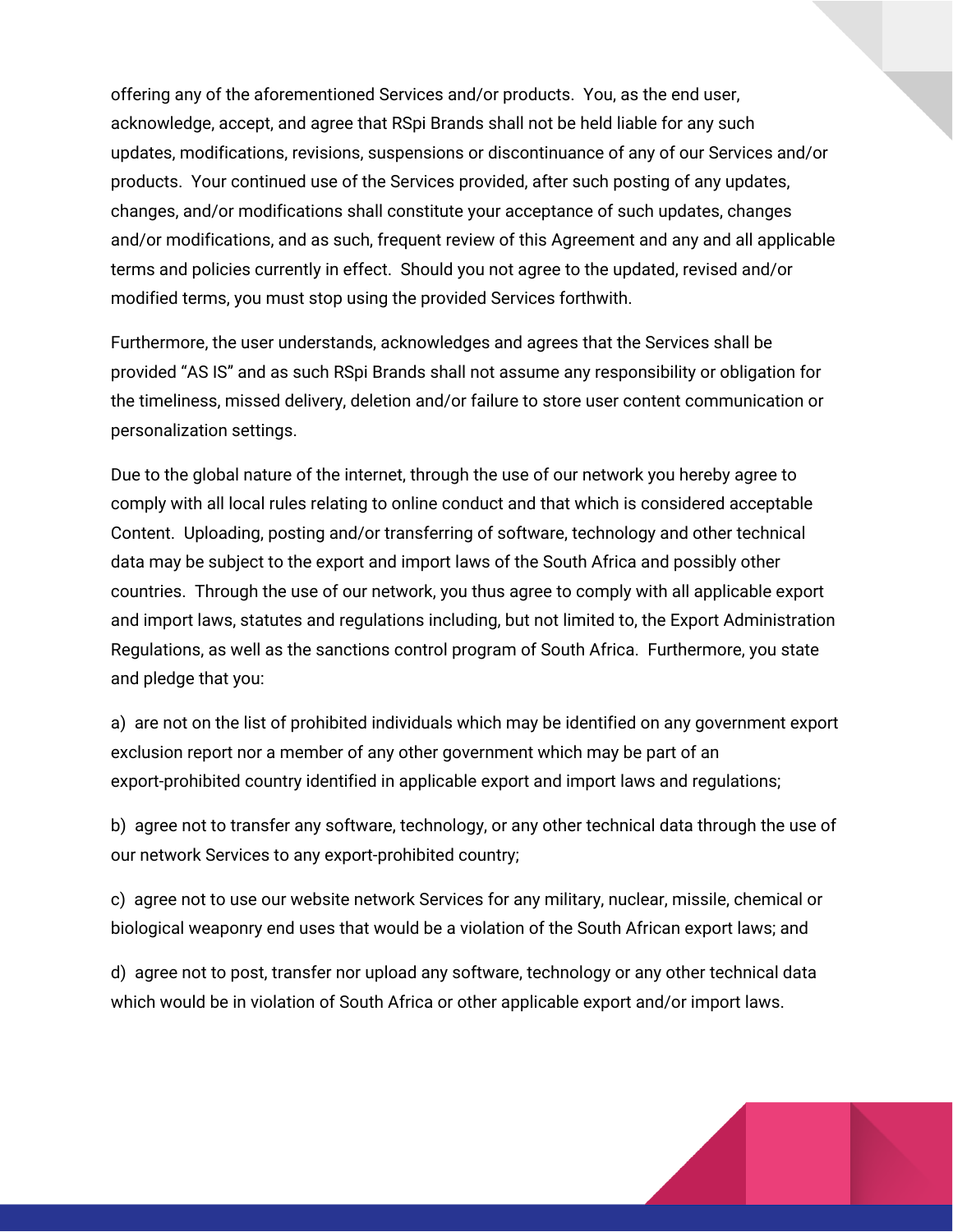## CONTENT PLACED OR MADE AVAILABLE FOR COMPANY SERVICES

RSpi Brands shall not lay claim to ownership of any content submitted by any visitor or user, nor make such content available for inclusion on our website Services. Therefore, you hereby grant and allow for the below listed worldwide, royalty-free and non-exclusive licenses, as applicable:

a) The content submitted or made available for inclusion on the publicly accessible areas of RSpi Brands's sites, the license provided to permit to use, distribute, reproduce, modify, adapt, publicly perform and/or publicly display said Content on our network Services is for the sole purpose of providing and promoting the specific area in which this content was placed and/or made available for viewing.

b) Photos, audio, video and/or graphics submitted or made available for inclusion on the publicly accessible areas of RSpi Brands's sites, the license provided to permit to use, distribute, reproduce, modify, adapt, publicly perform and/or publicly display said Content on our network Services are for the sole purpose of providing and promoting the specific area in which this content was placed and/or made available for viewing.

c) For any content submitted or made available for inclusion on the publicly accessible areas of RSpi Brands's sites, the continuous, binding and completely sub-licensable license which is meant to permit use, distribute, reproduce, modify, adapt, publish, translate, publicly perform and/or publicly display said content, whether in whole or in part, and the incorporation of any such Content into other works in any arrangement or medium current used or later developed.

Those areas which may be deemed "publicly accessible" areas of RSpi Brands sites are those areas of your network properties which are meant to be available to the general public, and which would include message boards and groups that are openly available to users.

## CONTRIBUTIONS TO COMPANY WEBSITE

RSpi Brands provides an area for our users to contribute feedback to our website. When you submit ideas, documents, suggestions and/or proposals ("Contributions") to our site, you acknowledge and agree that:

a) your contributions do not contain any type of confidential or proprietary information;

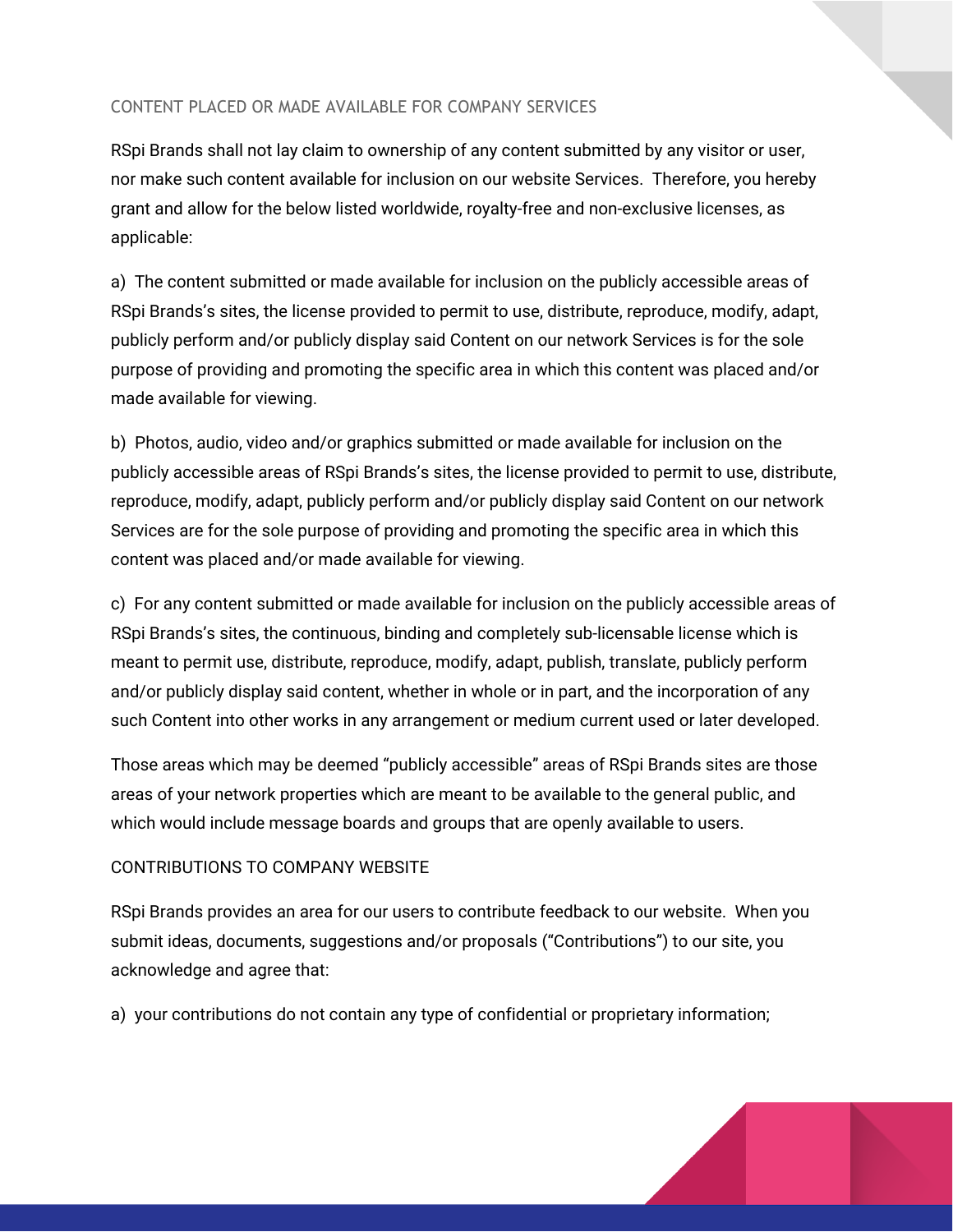b) shall not be liable or under any obligation to ensure or maintain confidentiality, expressed or implied, related to any Contributions;

c) shall be entitled to make use of and/or disclose any such Contributions in any such manner as they may see fit;

d) the contributor's Contributions shall automatically become sole property of ; and

e) is under no obligation to either compensate or provide any form of reimbursement in any manner or nature.

#### INDEMNITY

All users agree not to replicate, duplicate, copy, trade, resell nor exploit for any commercial reason any part, use of, or access to RSpi Brands sites.

#### **MODIFICATIONS**

RSpi Brands shall reserve the right at any time it may deem fit, to modify, alter and/or discontinue, whether temporarily or permanently, our service, or any part thereof, with or without prior notice. In Addition, we shall not be held liable to you or any third party for any such alteration, modification, suspension and/or discontinuance of our Services, or any part thereof.

#### ADVERTISERS

Any correspondence or business dealings with, or the participation in any promotions of, advertisers located on or through our Services, which may include the payment and/or delivery of such related goods and/or Services, and any such other term, condition, warranty, and/or representation associated with such dealings, are and shall be solely between you and any such advertiser. Moreover, you herein agree that RSpi Brands shall not be held responsible or liable for any loss or damage of any nature incurred as a direct result of any such dealings or as a result of the presence or such advertisers on our website.

## LINKS

Either RSpi Brands or any third parties may provide links to other websites and/or resources. Thus, you acknowledge and agree that we are not responsible for the availability of any such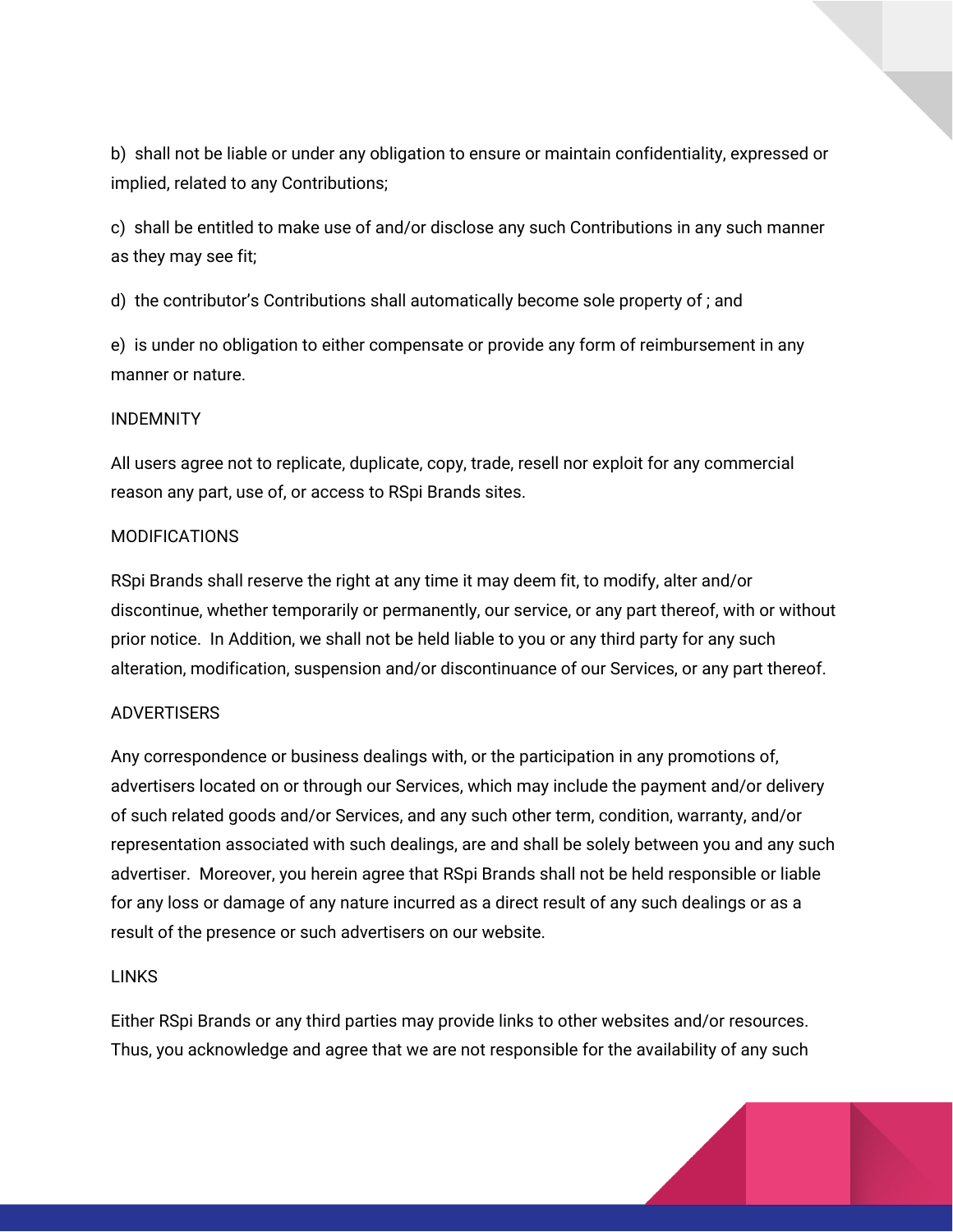external sites or resources, and as such, we do not endorse nor are we responsible or liable for any content, products, advertising or any other materials, or or available from such third party sites or resources. Furthermore, you acknowledge and agree that RSpi Brands shall not be responsible or liable, directly or indirectly, for any such damage or loss which may be a result of, caused or allegedly to be caused by or in connection with the use of or the reliance on any such content, goods, or Services made available on or through such site or resource.

## PROPRIETARY RIGHTS

You do hereby acknowledge and agree that RSpi Brands's Services and any essential software that may be used in connection with our Services ("Software") shall contain proprietary and confidential material that is protected by applicable intellectual property rights and other laws. Furthermore, you herein acknowledge and agree that any Content which may be contained in any advertisements or information presented by and through our Services or by advertisers is protected by copyrights, trademarks, patents or other proprietary rights and laws. Therefore, except for that which is expressly permitted by applicable law or as authorized by RSpi Brands or such applicable licensor, you agree not to alter, modify, lease, rent, sell, distribute, transmit, broadcast, publicly perform and/or created any plagiaristic works which are based on RSpi Brands Services (e.g. Content or Software), in whole or part.

RSpi Brands herein has granted you personal, non-transferable and non-exclusive rights and/or license to make use of the object code or our Software on a single computer, as long as you do not, and shall not, allow any third party to duplicate, later, modify, create or plagiarize work from, reverse engineer, reverse assemble or otherwise make an attempt to locate or discern any source code, sell, assign, sublicense, grant a security interest in and/or otherwise transfer any such right in the Software. Furthermore, you do herein agree not to alter or change the Software in any manner, nature or form, and as such, not to use any modified versions of the Software, including and without limitation, for the sole purpose of obtaining unauthorized access to our Services. Lastly, you also agree not to access or attempt to access our Services through any means other than through the interface which is provided by RSpi Brands for use in accessing our Services.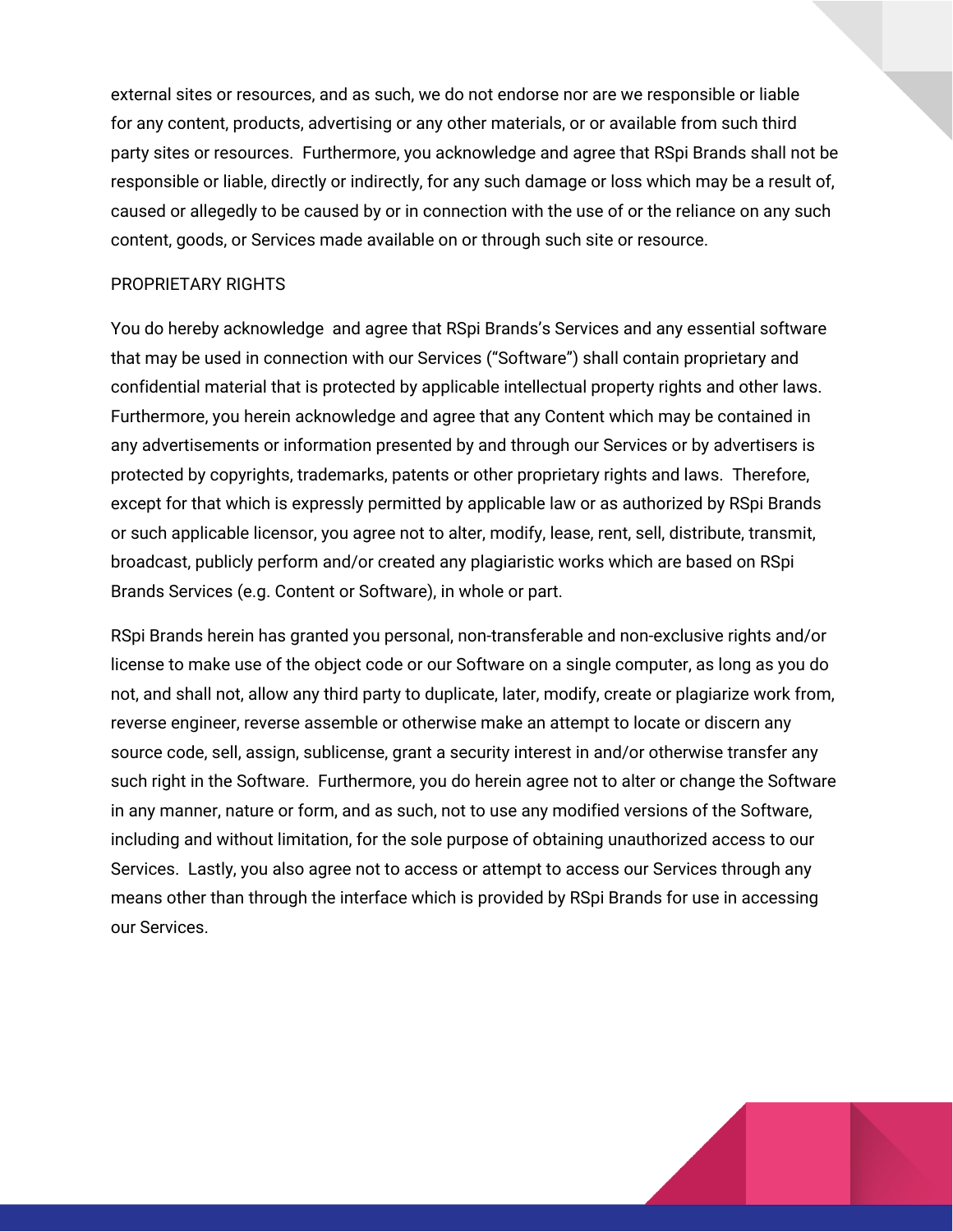## WARRANTY DISCLAIMERS

YOU HEREIN EXPRESSLY ACKNOWLEDGE AND AGREE THAT:

a) THE USE OF RSPI BRANDS SERVICES AND SOFTWARE ARE AT THE SOLE RISK BY YOU. OUR SERVICES AND SOFTWARE SHALL BE PROVIDED ON AN "AS IS" AND/OR "AS AVAILABLE" BASIS. RSPI BRANDS AND OUR SUBSIDIARIES, AFFILIATES, OFFICERS, EMPLOYEES, AGENTS, PARTNERS AND LICENSORS EXPRESSLY DISCLAIM ANY AND ALL WARRANTIES OF ANY KIND WHETHER EXPRESSED OR IMPLIED, INCLUDING, BUT NOT LIMITED TO ANY IMPLIED WARRANTIES OR TITLE, MERCHANTABILITY, FITNESS FOR A PARTICULAR PURPOSE AND NON-INFRINGEMENT.

b) RSPI BRANDS AND OUR SUBSIDIARIES, OFFICERS, EMPLOYEES, AGENTS, PARTNERS AND LICENSORS MAKE NO SUCH WARRANTIES THAT (i) RSPI BRANDS SERVICES OR SOFTWARE WILL MEET YOUR REQUIREMENTS; (ii) RSPI BRANDS SERVICES OR SOFTWARE SHALL BE UNINTERRUPTED, TIMELY, SECURE OR ERROR-FREE; (iii) THAT SUCH RESULTS WHICH MAY BE OBTAINED FROM THE USE OF THE RSPI BRANDS SERVICES OR SOFTWARE WILL BE ACCURATE OR RELIABLE; (iv) QUALITY OF ANY PRODUCTS, SERVICES, ANY INFORMATION OR OTHER MATERIAL WHICH MAY BE PURCHASED OR OBTAINED BY YOU THROUGH OUR SERVICES OR SOFTWARE WILL MEET YOUR EXPECTATIONS; AND (v) THAT ANY SUCH ERRORS CONTAINED IN THE SOFTWARE SHALL BE CORRECTED.

c) A SMALL PERCENTAGE OF SOME USERS MAY EXPERIENCE SOME DEGREE OF EPILEPTIC SEIZURE WHEN EXPOSED TO CERTAIN LIGHT PATTERNS OR BACKGROUNDS THAT MAY BE CONTAINED ON A COMPUTER SCREEN OR WHILE USING OUR SERVICES. CERTAIN CONDITIONS MAY INDUCE A PREVIOUSLY UNKNOWN CONDITION OR UNDETECTED EPILEPTIC SYMPTOM IN USERS WHO HAVE SHOWN NO HISTORY OF ANY PRIOR SEIZURE OR EPILEPSY. SHOULD YOU, ANYONE YOU KNOW OR ANYONE IN YOUR FAMILY HAVE AN EPILEPTIC CONDITION, PLEASE CONSULT A PHYSICIAN IF YOU EXPERIENCE ANY OF THE FOLLOWING SYMPTOMS WHILE USING OUR SERVICES: DIZZINESS, ALTERED VISION, EYE OR MUSCLE TWITCHES, LOSS OF AWARENESS, DISORIENTATION, ANY INVOLUNTARY MOVEMENT, OR CONVULSIONS.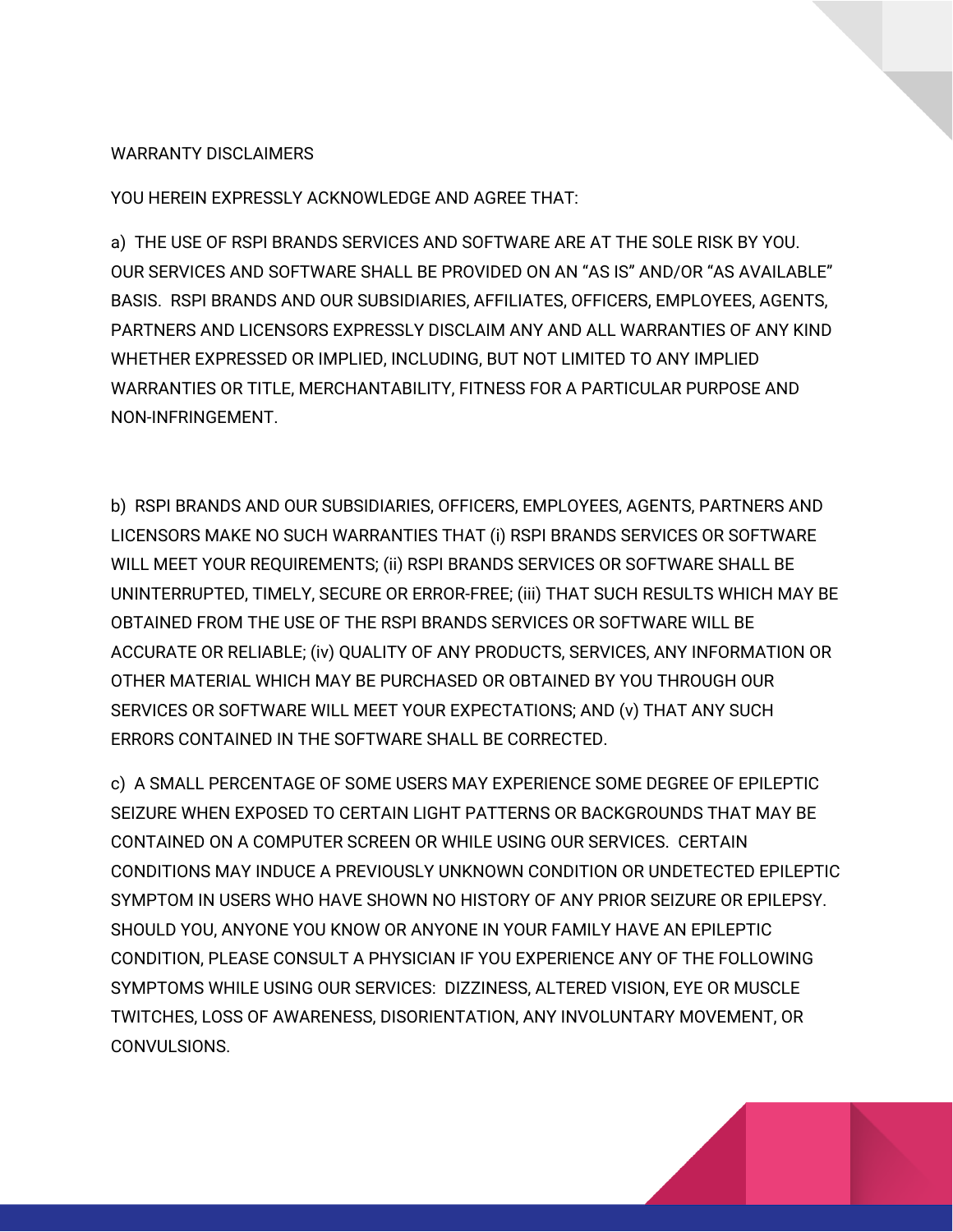## LIMITATIONS OF LIABILITY

YOU EXPLICITLY ACKNOWLEDGE, UNDERSTAND AND AGREE THAT RSPI BRANDS AND OUR SUBSIDIARIES, AFFILIATES, OFFICERS, EMPLOYEES, AGENTS, PARTNERS AND LICENSORS SHALL NOT BE LIABLE TO YOU FOR ANY PUNITIVE, INDIRECT, INCIDENTAL, SPECIAL, CONSEQUENTIAL OR EXEMPLARY DAMAGES, INCLUDING, BUT NOT LIMITED TO, DAMAGES WHICH MAY BE RELATED TO THE LOSS OF ANY PROFITS, GOODWILL, USE, DATA AND/OR OTHER INTANGIBLE LOSSES, EVEN THOUGH WE MAY HAVE BEEN ADVISED OF SUCH POSSIBILITY THAT SAID DAMAGES MAY OCCUR, AND RESULT FROM:

- a) THE USE OR INABILITY TO USE OUR SERVICE;
- b) THE COST OF PROCURING SUBSTITUTE GOODS AND SERVICES;
- c) UNAUTHORIZED ACCESS TO OR THE ALTERATION OF YOUR TRANSMISSIONS AND/OR DATA;
- d) STATEMENTS OR CONDUCT OF ANY SUCH THIRD PARTY ON OUR SERVICE;
- e) ANY OTHER MATTER WHICH MAY BE RELATED TO OUR SERVICE.

## RELEASE

In the event that you have a dispute, you agree to release RSpi Brands (and its officers, directors, employees, agents, parent subsidiaries, affiliates, co-branders, partners and any other third parties) from claims, demands and damages (actual and consequential) of every kind and nature, known and unknown, suspected or unsuspected, disclosed and undisclosed, arising out of any way connected to such dispute.

## SPECIAL ADMONITION RELATED TO FINANCIAL MATTERS

Should you intend to create or to join any service, receive or request any such news, messages, alerts or other information from our Services concerning companies, stock quotes, investments

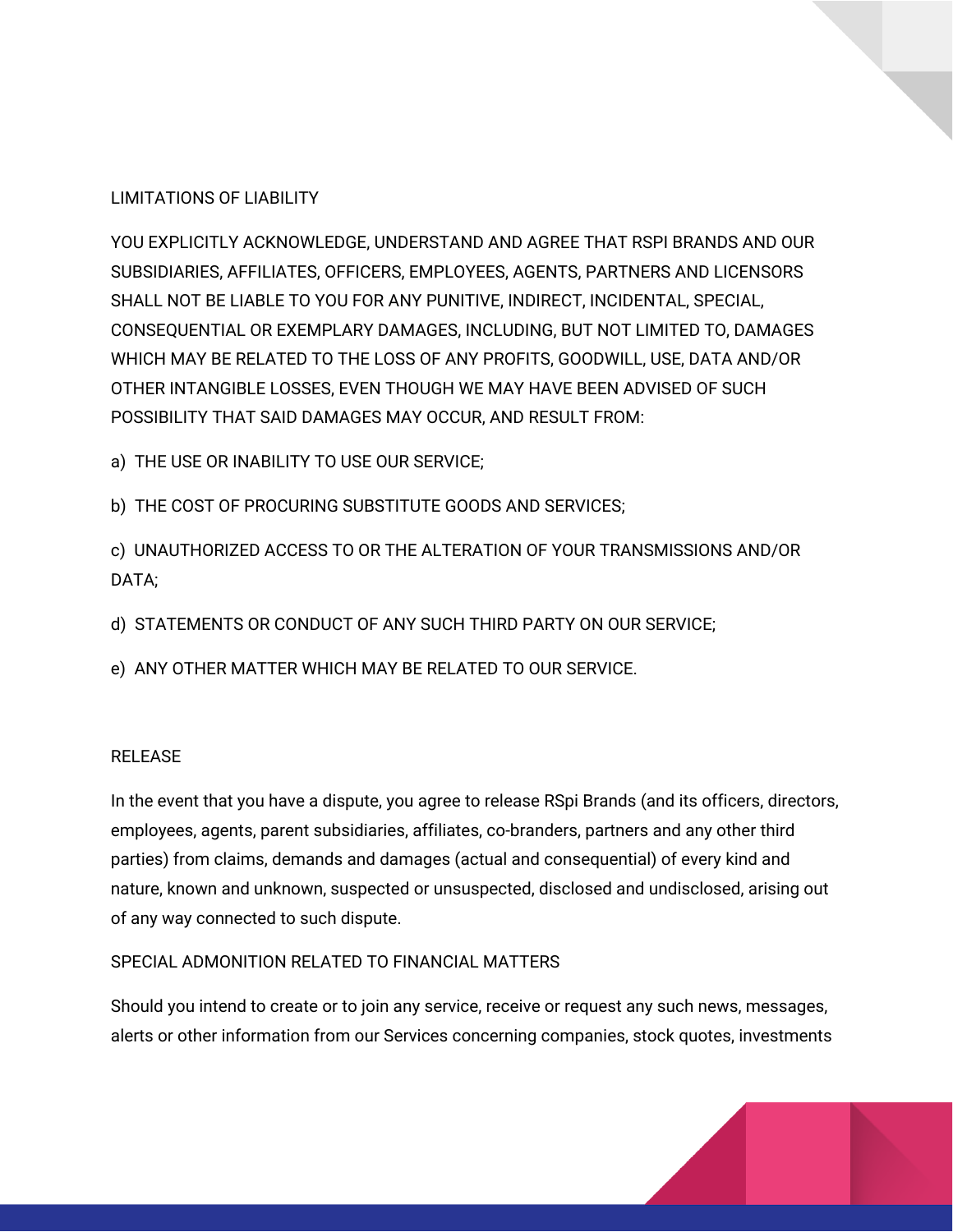or securities, please review the above Special Warranties Disclaimers and Limitations of Liability again. In addition, for this particular type of information, the phrase "Let the investor beware" is appropriate. RSpi Brands's content is provided primarily for informational purposes, and no content shall be provided or included in our Services intended for trading or investing purposes. RSpi Brands and our licensors shall not be responsible or liable for the accuracy, usefulness or availability of any information transmitted and/or made available by way of our Services, and shall not be responsible or liable for any trading and/or investment decisions based on any such information.

## EXCLUSION AND LIMITATION

THERE ARE SOME JURISDICTIONS WHICH DO NOT ALLOW THE EXCLUSION OF CERTAIN WARRANTIES OR THE LIMITATION OF EXCLUSION OF LIABILITY FOR INCIDENTAL OR CONSEQUENTIAL DAMAGES. THEREFORE, SOME OF THE ABOVE LIMITATIONS OF SECTIONS WARRANTY DISCLAIMERS AND LIMITATION OF LIABILITY MAY NOT APPLY TO YOU.

## THIRD PARTY BENEFICIARIES

You herein acknowledge, understand and agree, unless otherwise expressly provided in the TOS, that there shall be no third-party beneficiaries to this agreement.

## **NOTICE**

RSpi Brands may furnish you with notices, including those with regards to any changes to the TOS, including but not limited to email, regular mail, MMS or SMS, text messaging, postings on our website Services, or other reasonable means currently known or any which may be hereinafter developed. Any such notices may not be received if you violate any aspects of the TOS by accessing our Services in an unauthorized manner. Your acceptance of this TOS constitutes your agreement that you are deemed to have received any and all notices that would have been delivered had you accessed our Services in an authorized manner.

## CLOSED CAPTIONING

BE IT KNOWN, that RSpi Brands complies with all applicable Communication Commission rules and regulations regarding the closed captioning of video content. For more information, please visit our website at rs-pharmaceuticals.com or any of it's affiliated websites.

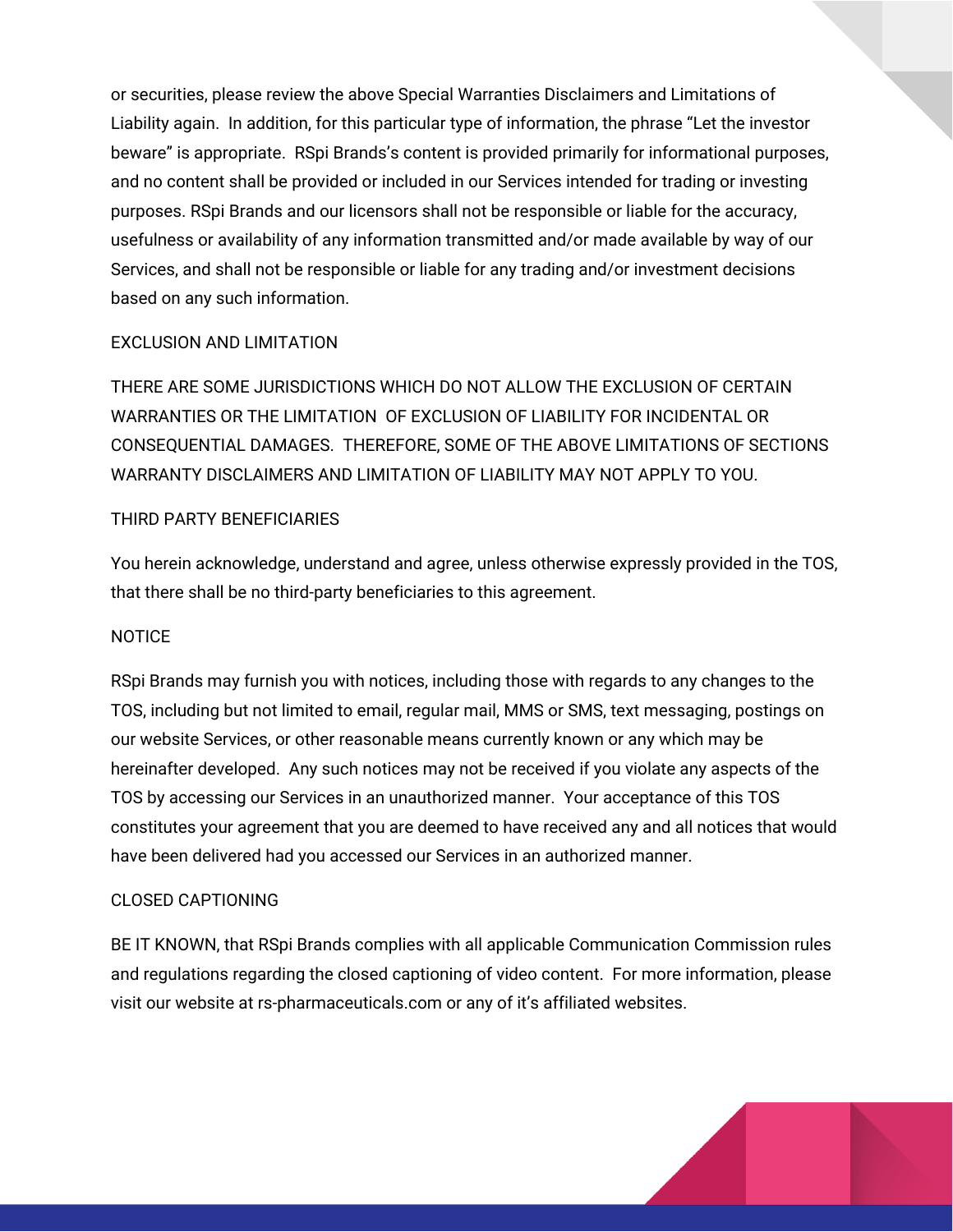## GENERAL INFORMATION

## ENTIRE AGREEMENT

This TOS constitutes the entire agreement between you and RSpi Brands and shall govern the use of our Services, superseding any prior version of this TOS between you and us with respect to RSpi Brands Services. You may also be subject to additional terms and conditions that may apply when you use or purchase certain other RSpi Brands Services, affiliate Services, third-party content or third-party software.

#### CHOICE OF LAW AND FORUM

It is at the mutual agreement of both you and RSpi Brands with regard to the TOS that the relationship between the parties shall be governed by the laws of South Africa without regard to its conflict of law provisions and that any and all claims, causes of action and/or disputes, arising out of or relating to the TOS, or the relationship between you and RSpi Brands, shall be filed within the courts having jurisdiction within the province of the Eastern Cape, South Africa. You and RSpi Brands agree to submit to the jurisdiction of the courts as previously mentioned, and agree to waive any and all objections to the exercise of jurisdiction over the parties by such courts and to venue in such courts.

## WAIVER AND SEVERABILITY OF TERMS

At any time, should RSpi Brands fail to exercise or enforce any right or provision of the TOS, such failure shall not constitute a waiver of such provision. If any provision of this TOS is found by a court of competent jurisdiction to be invalid, the parties nevertheless agree that the court should endeavor to give effort to the parties' intentions as reflected in the provision, and the other provisions of the TOS remain in full force and effect.

## STATUTE OF LIMITATIONS

You acknowledge. understand and agree that regardless of any statute or law to the contrary, any claim or action arising out of or related to the use of our Services or the TOS must be filed within one year after said claim or cause of action arose or shall be forever barred.